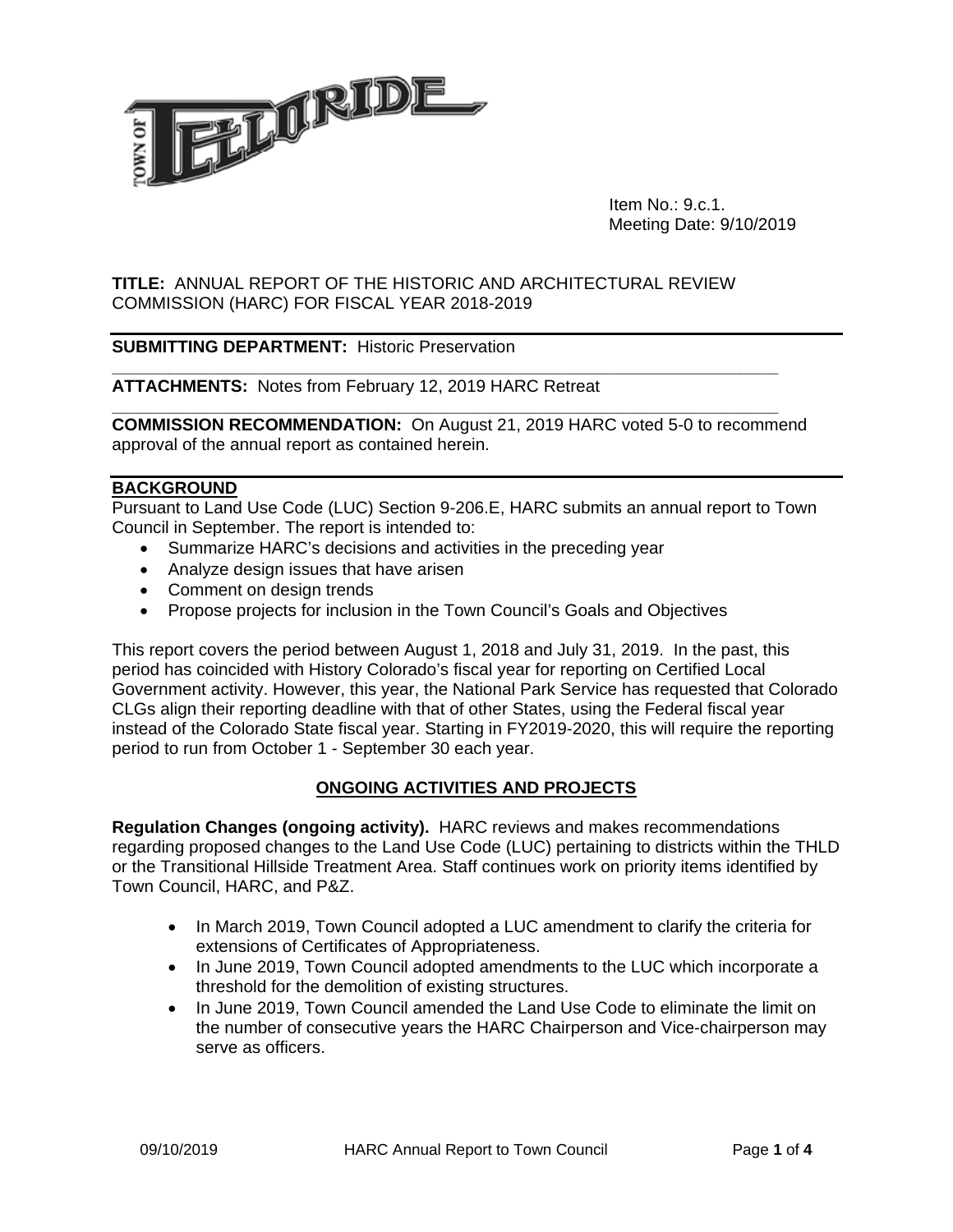## **Training (Ongoing activity):**

- February 12, 2019: HARC held a retreat to discuss issues related to board review and ways to increase efficiency within the HARC process. (See retreat notes attached.)
- February 4-7, 2019: One HARC member attended the State Historic Preservation (Saving Places) Conference in Denver.
- On-going: Staff continues to present "mini-trainings" during the first 10 minutes of each HARC meeting. Examples of topics include: Demolition Standards, the Historic Preservation Ordinance, navigating the Town's website, and Design Guidelines Glossary terms.
- December 7, 2018: Town Council, HARC, and P&Z held a joint retreat to discuss the process and issues related to development review.

**Tax Credits (Ongoing activity):** No new projects have requested historic tax credits.

**HARC Preservation Awards (Ongoing activity):** The Preservation Awards were reinstituted in 2019, during National Preservation Month. The 2019 Award of Excellence for Rehabilitation and Restoration was presented to Jack Wesson Architects and Finbro Construction for the restoration of the Holly House at 114 S. Townsend St.

### **Telluride Historic Architectural Survey (THAS) Update:**

- In January 2019, the small shed at 466 W. Colorado was given final approval for an increase in rating from "Non-Contributing without Qualifications" to "Supporting" due to the successful completion of a rehabilitation project.
- In February 2019, 547 West Pacific Ave. was given final approval for an increase in rating from "Supporting" to "Contributing" due to its successful completion of its rehabilitation and addition project.

## **DEVELOPMENT APPLICATIONS & REVIEW / DESIGN ISSUES AND TRENDS**

| <b>NUMBER OF HARC MEETINGS</b> |              |              |              |  |  |  |  |
|--------------------------------|--------------|--------------|--------------|--|--|--|--|
|                                | FY 2016-2017 | FY 2017-2018 | FY 2018-2019 |  |  |  |  |
| <b>Regular Meetings</b>        |              |              |              |  |  |  |  |
| <b>Special Meetings</b>        |              |              |              |  |  |  |  |

In fiscal year 2018-2019, the HARC board, the HARC Chair, and Staff reviewed a total of **220** projects:

| FY 2018-2019      |               |                 |                     |              |  |  |
|-------------------|---------------|-----------------|---------------------|--------------|--|--|
| <b>Review</b>     | <b>Type</b>   | <b>Historic</b> | <b>Non-Historic</b> | <b>Total</b> |  |  |
| <b>HARC Board</b> | Small / Large |                 |                     | 18           |  |  |
| <b>HARC Chair</b> | Minor         |                 | 23                  | 34           |  |  |
| <b>Staff</b>      | Insubstantial | 46              | 122                 | 168          |  |  |
| Total             |               | 59              | 161                 | 220          |  |  |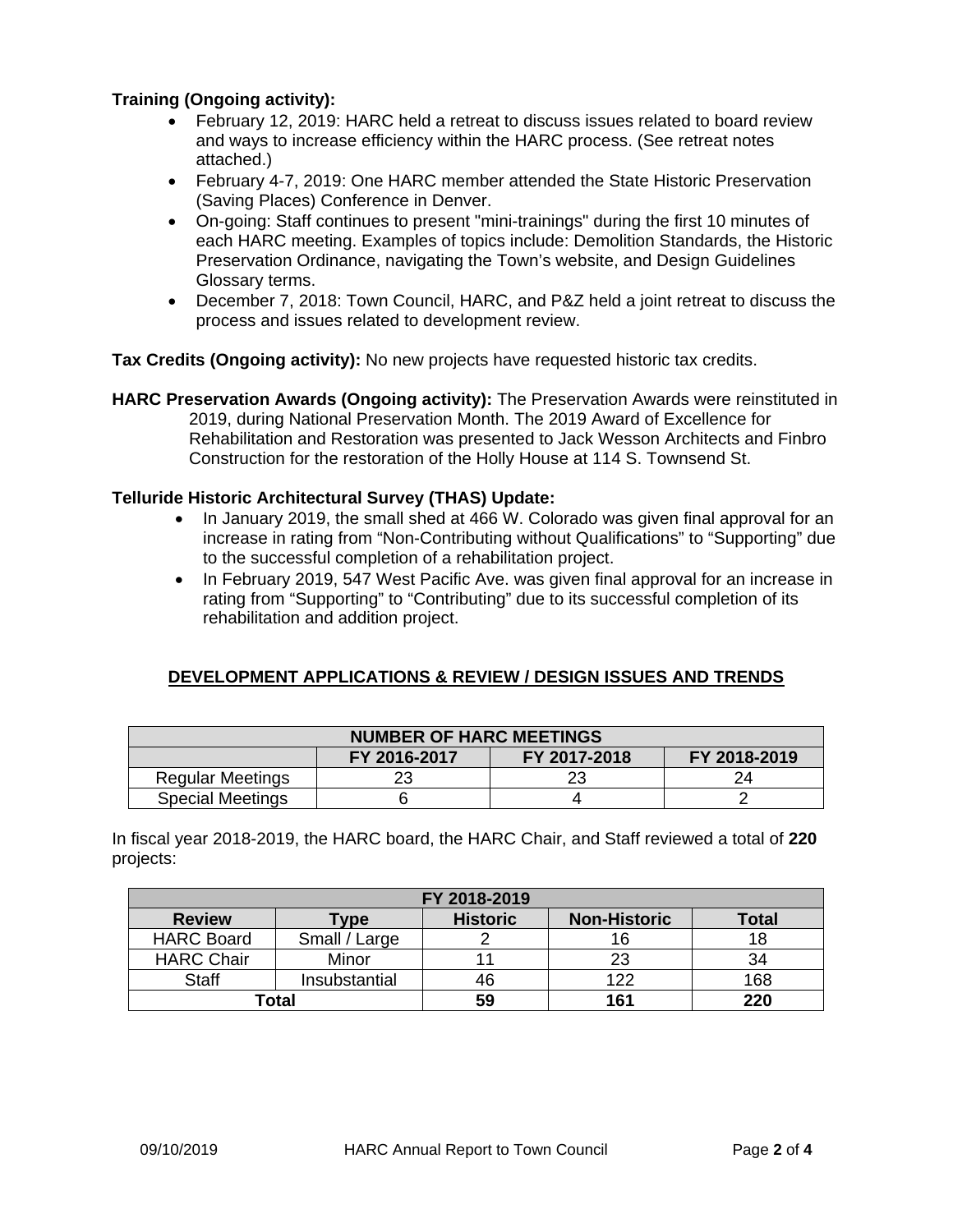By comparison, in fiscal year 2017-2018, the HARC board, the HARC Chair, and Staff reviewed a total of **218** projects:

| FY 2017-2018      |               |                 |                     |       |  |  |
|-------------------|---------------|-----------------|---------------------|-------|--|--|
| <b>Review</b>     | Гуре          | <b>Historic</b> | <b>Non-Historic</b> | Total |  |  |
| <b>HARC Board</b> | Small / Large |                 |                     | 25    |  |  |
| <b>HARC Chair</b> | Minor         | 28              |                     |       |  |  |
| <b>Staff</b>      | Insubstantial | 42              | 108                 | 150   |  |  |
| Total             |               | 81              | 137                 | 218   |  |  |

- Overall, there were fewer number of Historic applications, but Non-Historic applications increased by 18 percent.
- The majority of construction projects are residential, and the majority of Certificate of Appropriateness (CA) applications for alterations and additions are at the Insubstantial Scale (staff level review). There were fewer board and chair level reviews, but more staff level reviews than in 2017-2018.
- There are also a significant number of Site/Landscape and Sign applications, which are processed as Insubstantial Scale.
- In fiscal year 2018-2019, small and large scale HARC applications required, *on average*, 1.5 hearings to receive approval.

## **HARC & HISTORIC PRESERVATION DEPARTMENT UPDATES**

- The Historic Preservation Department was created in October 2018 with two staff: Historic Preservation Director and Historic Preservation Planner II.
- In Spring 2019, the Historic Preservation Department implemented a paperless HARC application submittal system and paperless Certificates of Appropriateness. The Town's website was updated to provide easier navigation to preservation resources and the HARC applications.
- The format and content of the HARC staff reports and supporting materials have been revised to provide more relevant and concise information.
- Again this summer, HARC is partnering with the Telluride Historical Museum to offer twice monthly walking tours that highlight preservation projects and the work of HARC. These tours are free and open to the public and are scheduled the first and last Fridays of each month from June through September.
- Historic Preservation Department staff and current and former HARC members assisted with the Telluride Historical Museum's annual exhibit*, If These Walls Could Talk: Preservation & Change,* which opened in June 2019.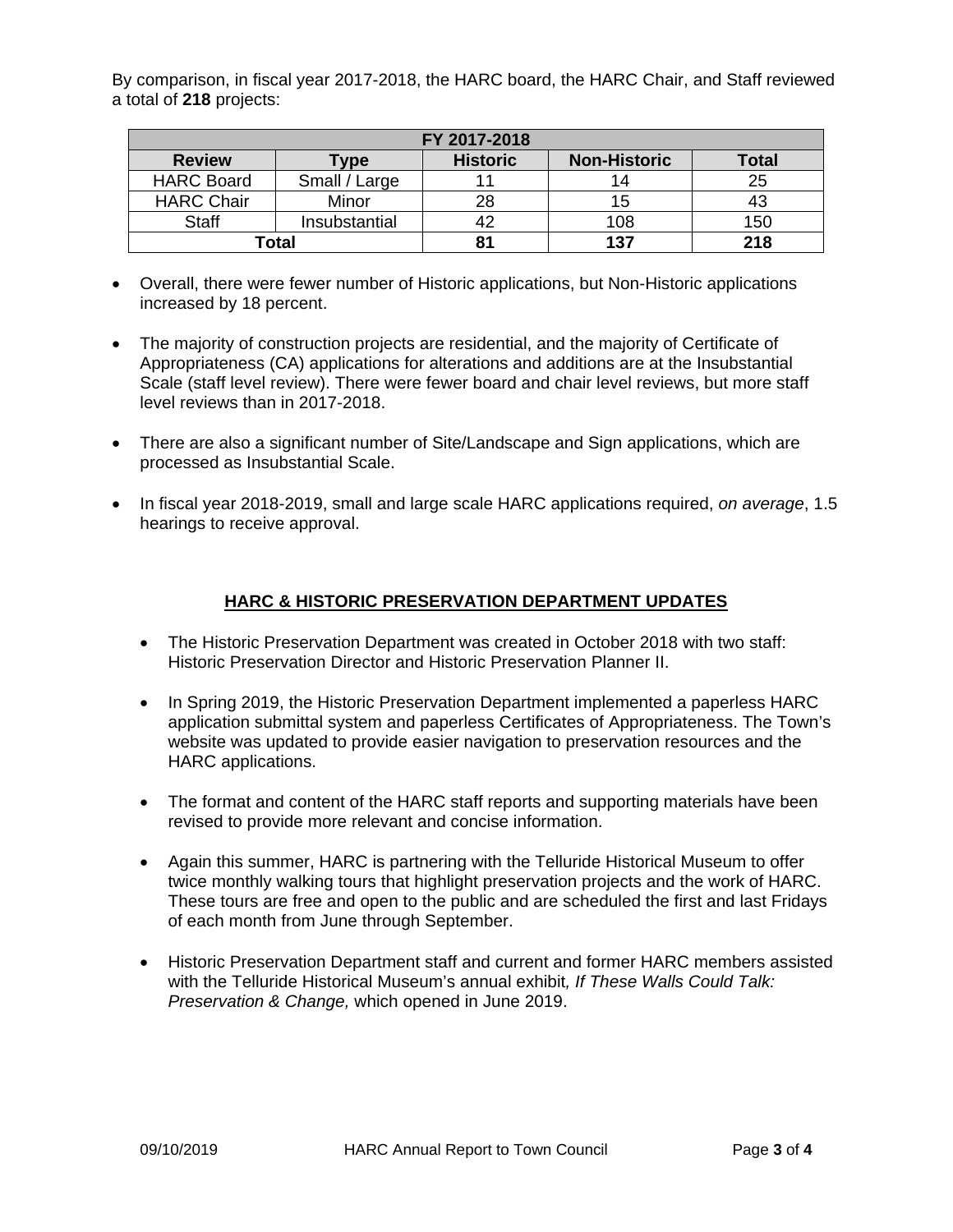# **PROPOSED PROJECTS**

## **Rehabilitation finance**

Staff will continue to provide support for projects seeking historic rehabilitation grants or tax credits. In 2018, the State of Colorado reauthorized the 2014 tax credit program, expanded the types of projects that are eligible for tax credits, and the amounts available.

### **Training**

- 1. Staff will continue to provide training for HARC via mini-trainings and opportunities to attend Certified Local Government training.
- 2. A HARC member handbook could be created/updated to assist with on-going training of board members.
- 3. The annual HARC board retreat typically occurs in the winter, and the next retreat is anticipated in January or February of 2020.

### **HARC Board Requests**

- 1. Presentations from guest Historic Preservation Experts such as Noré Winter (hoping to have him here this fall), Ron Wheaton, or Bob Yapp.
- 2. A site visit tour (or presentation) on recently completed projects held to acquire feedback on HARCs past approvals.
- 3. Continuation of joint retreats with Town Council, HARC, and P&Z to discuss issues related to development review.

**Prepared by: Jonna Wensel** Historic Preservation Director Town Manager Approval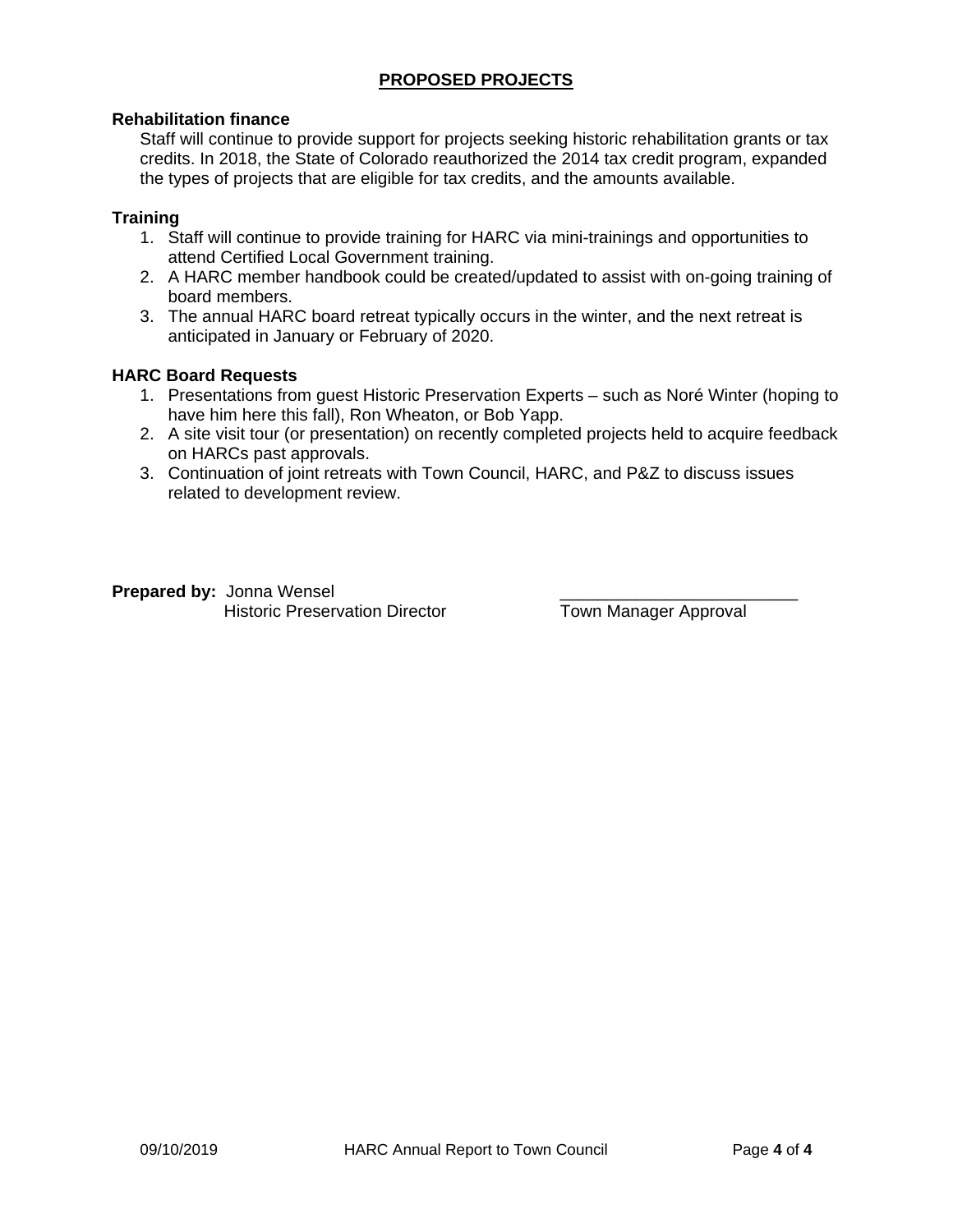# **Notes from the HARC Retreat February 12, 2019**

Expectations of HARC Retreat and HARC Board:

- Top 10 action item list.
- Respect
- Efficiency
- Enable Staff
- Get more directive feedback from Staff
- Have follow-thru in field
- Have outside speakers come to HARC to present
- Get perspective from outside on preservation climate
- Balance of recusals and absentees
- Realize it's the differing opinions that keeps HARC unique
- Telluride is a balance of Preservation AND Development
- Reviewing beyond the period of significance
- Using the Design Considerations of the LUC Mini Training\*\*
- TC Opinion: HARC is supported by TC
- HARC's Review = Architecture  $($   $\neq$  Political or Social Considerations)

Brainstorming:

- What are examples of locally significant structures?
- Apply the demolition criteria for further protection
- Demolition by neglect
- Less vacant lots = More and more demolition
- Clarification of demolition criteria / possible LUC amendment Mini Training\*\*
- Identifying structures of architectural interest
- Would the period of new interest be based on an era or architectural attributes?
- What would happen if we had only rated structures next to all modern?
	- o Lack of character

Things to improve/ work on:

- Time limit for applicants during meetings:
	- $o$  1<sup>st</sup> time presenting: More time allotted (20 mins)
	- o After continuation presentation: shorter time (10-15 mins)
		- Mark a hard cutoff
		- Egg timer?
		- Chair to control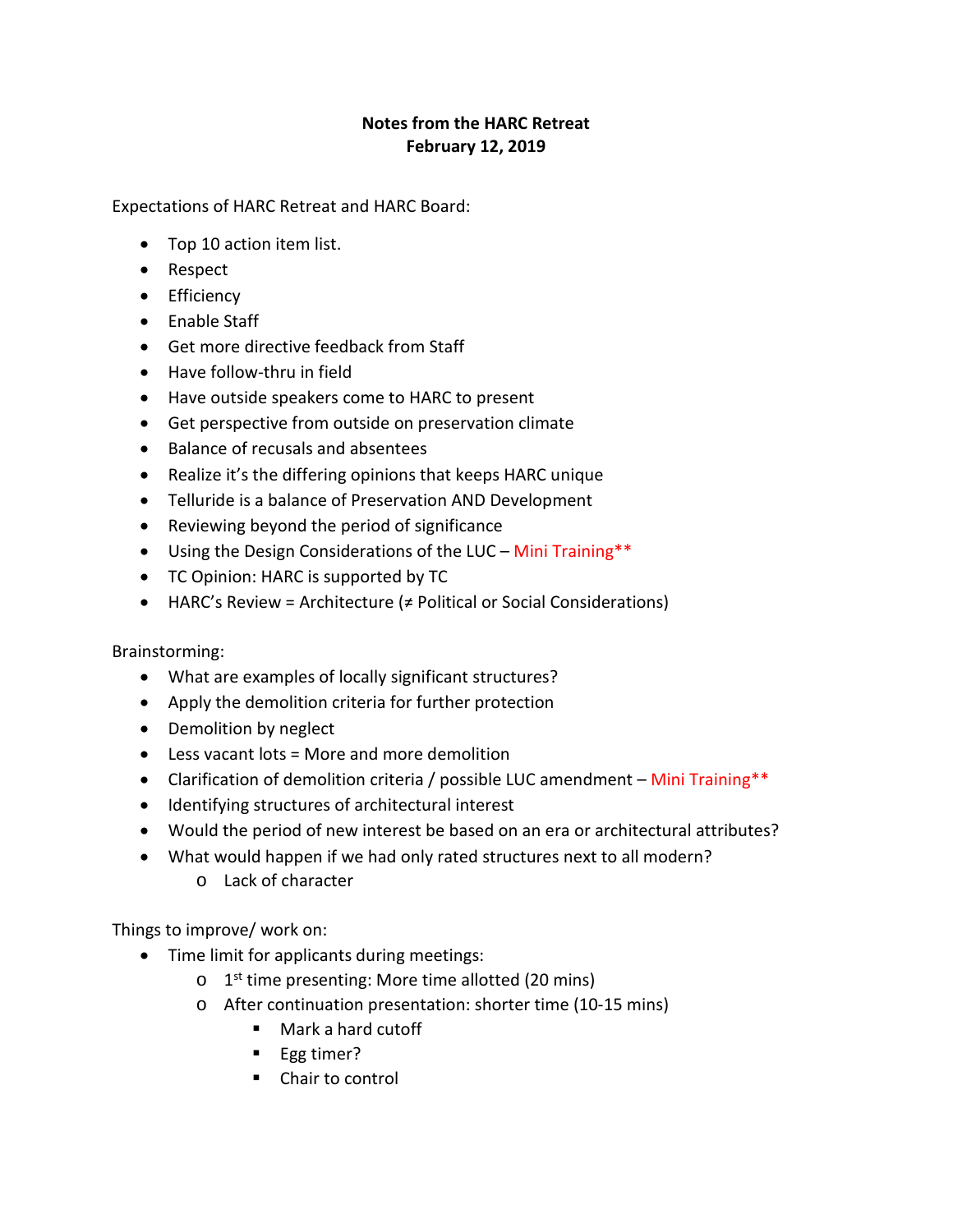- Only talk when you have something to say
	- o But be comfortable to express opinions
	- o Don't repeat
	- o Chair to ask "Who's in agreement?"
	- o Know when to give up your opinion (or vote "No" during motion if opposed)
- GOAL: 45 Minutes per application
	- o Includes staff presentation, applicant presentation, deliberations, and motion
- Continuation Policy
- Staff to clarify or interject if HARC Board gets into the weeds
- Applicant to be allowed to speak if new condition has arisen during deliberations
	- o only talk to new condition
	- o not allowed to talk about things already discussed
- Helping applicant through problems during the HARC Hearing
	- o Pros
	- o Cons
		- o Be very, very careful not to design project
- Concerns:
	- o Lack of open space in all projects
	- o Deck projections and sizes
	- o Use of materials
	- o Changing historical context (making 1 story buildings into 2 stories)
- Preservation Awards
	- o Staff to bring proposal to HARC
- Future topics:
	- o Balancing HARC Review in Town Projects
		- **Pearl Property**
		- **SMPA**
- Maybe Retreat on review process in Town Projects w/ Affordable Housing
	- o P&Z
	- o TC
	- o HARC
- HARC Priorities:
	- o Preservation
	- o Areas that allow for more modern design
	- o Balancing the context between the two
- Preservation vs Design Review Mini Training\*\*
- Request Town Council Un-restrict Terms of Chair & Vice Chair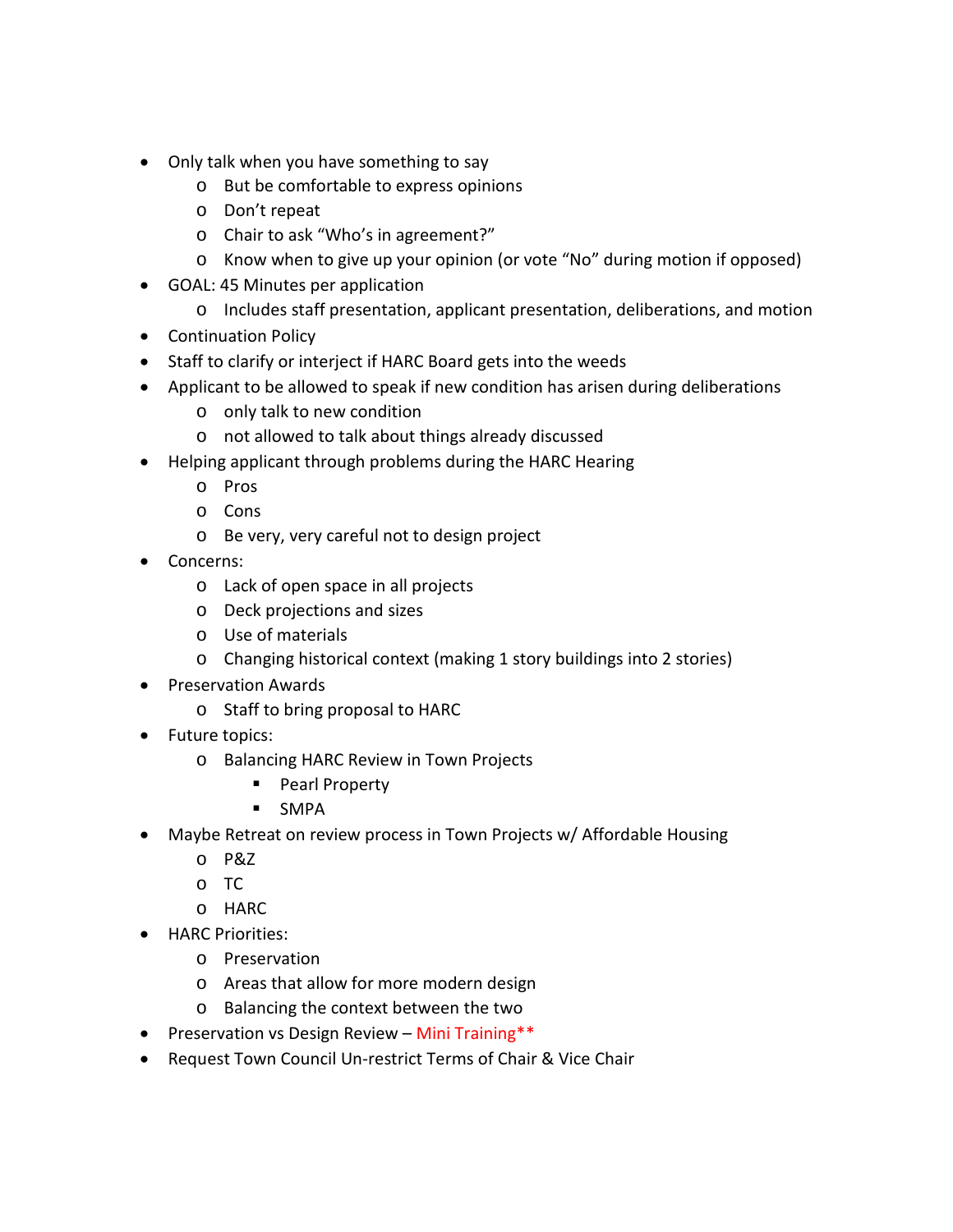# ACTIONS

- Schedule another Developers Toolkit meeting, including contractors
- Survey HARC applicants after completion of process
- Take Site Walks to ensure compliance / critique DG compliance
- Public Outreach brochure, educational program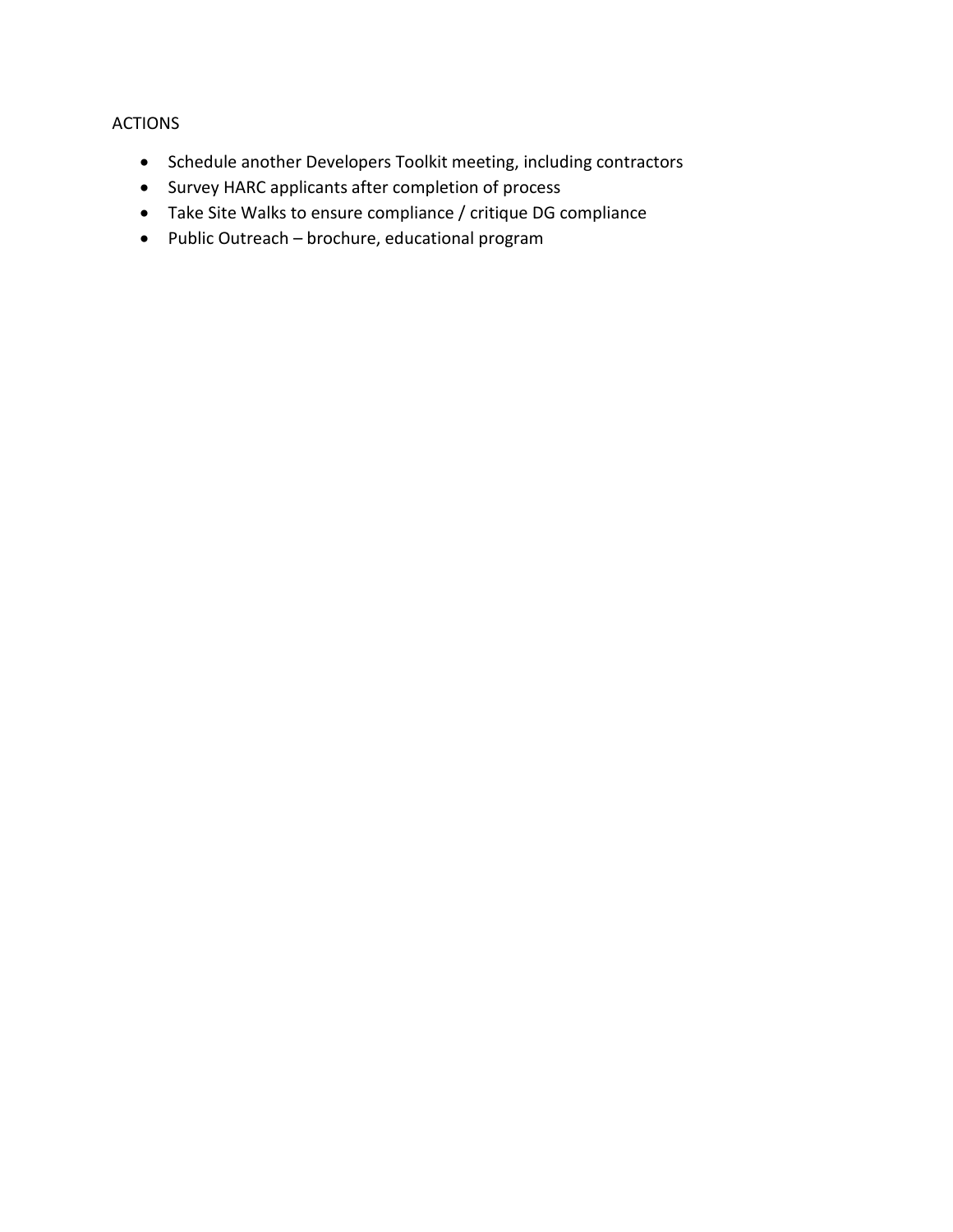## Mark Shambaugh's Notes:

Highlights of actions taken since last retreat:

1) 4/5 motion process changes implemented

2) Valuable mini trainings implemented by staff

3) successful Public outreach seminar put on – HARC Without the Heartache

4) process flow chart completed and given to applicants

5) HARC Walking tours initiated

6) HARC Elevated to director position reflecting it's prominence and impact on the community and our economy.

7) HARC value statement with four key objectives Developed and serving as our guide post

Brainstorming action items (categorized by HARC VALUES which should guide all of our thinking and decision making)

## PRESERVATION:

1). Bring in speaker on preservation and our role, to address us, council, and possibly public 2) Staff to research (what have other communities done?) and recommend expansion of preservation period or certain projects to be designated. This could be expanding the period of significance, or identifying critical structures to preserve if they add character to the neighborhood, and/or expand and change the demo criteria in the land use code.

3) Repeat historical preservation tours in 2019.

4). Staff to recommend specific program for reinstating preservation awards before May 1. This benefits via education and community outreach/recognition

5) hold future discussion possibly together with town council on public benefits versus preservation or moreover, how we can work together to support both with future projects, while NEVER Trading public benefit for preservation.

# EFFICIENCY:

1) Board to be more assertive with last year's policy change regarding applicants who "after "one continuance, come back with mass and scale and 10 to 15 conditions still a part of their project. Unless they're on the cusp of approval, we will shortcut discussions and recommend continuance without discussion while further encouraging them to get staff consensus before coming back (send them to end of line) Also helps to empower staff.

2) Suggest to 20 minute applicant presentation policy and enforce same with egg timer. Remind board not to make redundant remarks but just say they agree with other members. Continue to utiliize straw polls to expedite deliberation process.

# RESPECT:

1) Staff to develop and implement survey of applicants after approvals. This is out of respect for the applicant and consideration of improvement ideas.

2) Staff to develop and implement HARC brochure and website enhancement as public outreach educational tools for the importance of preservation, our values, and how we work with the applicants. 3) Hold second annual developers seminar in combination with building department as public outreach to help applicants get their projects through efficiently. (One aspect could be top 10 examples of applicant failures to get approvals without multiple continuances)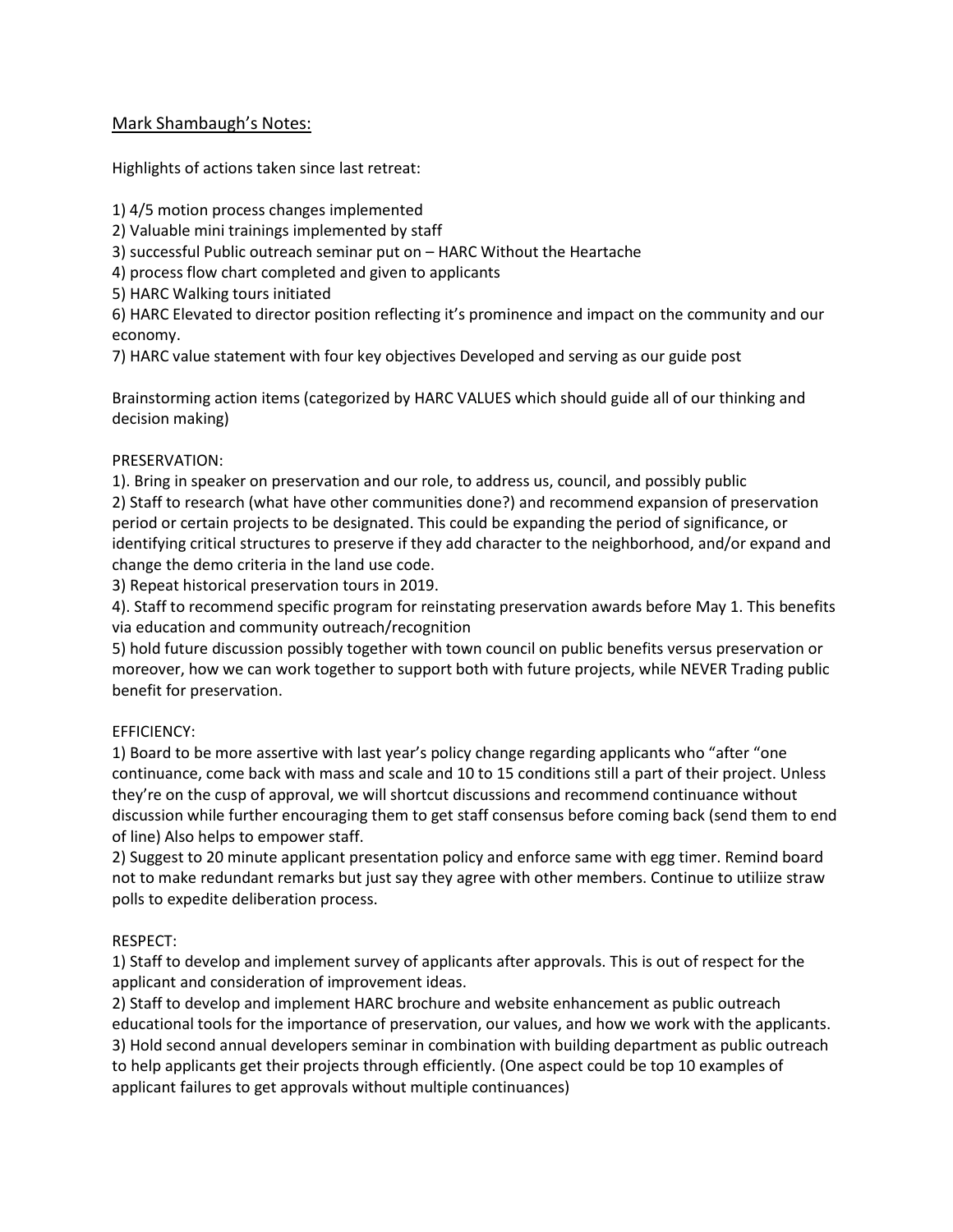4) To show fairness of the process and respect for the applicants, if a new condition or new slant on one appears during board deliberations, chair may re-open discussion with the applicant and then of course the public, before voting. Staff is encouraged to be more vocal even during deliberations with relevant comments to the board motion.

#### CONSISTENCY:

1) have mini training to look at photos of projects under construction and or finished from 2016-2019 to determine our consistency between zones and overall preservation accomplishments or failures. 2) Hold future discussion on past town projects .Did we bend the guidelines?

3) hold future discussion on changes in guidelines between the zones and review if we are ruling with these differences in mind and encouraging innovation.

#### COUNCIL REQUEST:

The board unanimously voted to appeal to town manager, Town attorney, and Council to change 9-204 A in the municipal code, deleting the last sentence of that paragraph that prevents officers for more than three consecutive terms should the board Vote that way. This will make it consistent and equivalent to the exact language in the planning and zoning commission officers 9-104 A paragraph. The consent of this board is that we should have the same rules for officers as planning and zoning to determine our leadership. As with planning and zoning, the council will still control th election of board members as they have every right to do. This will illuminate the current discrimination against the HARC board in this regard.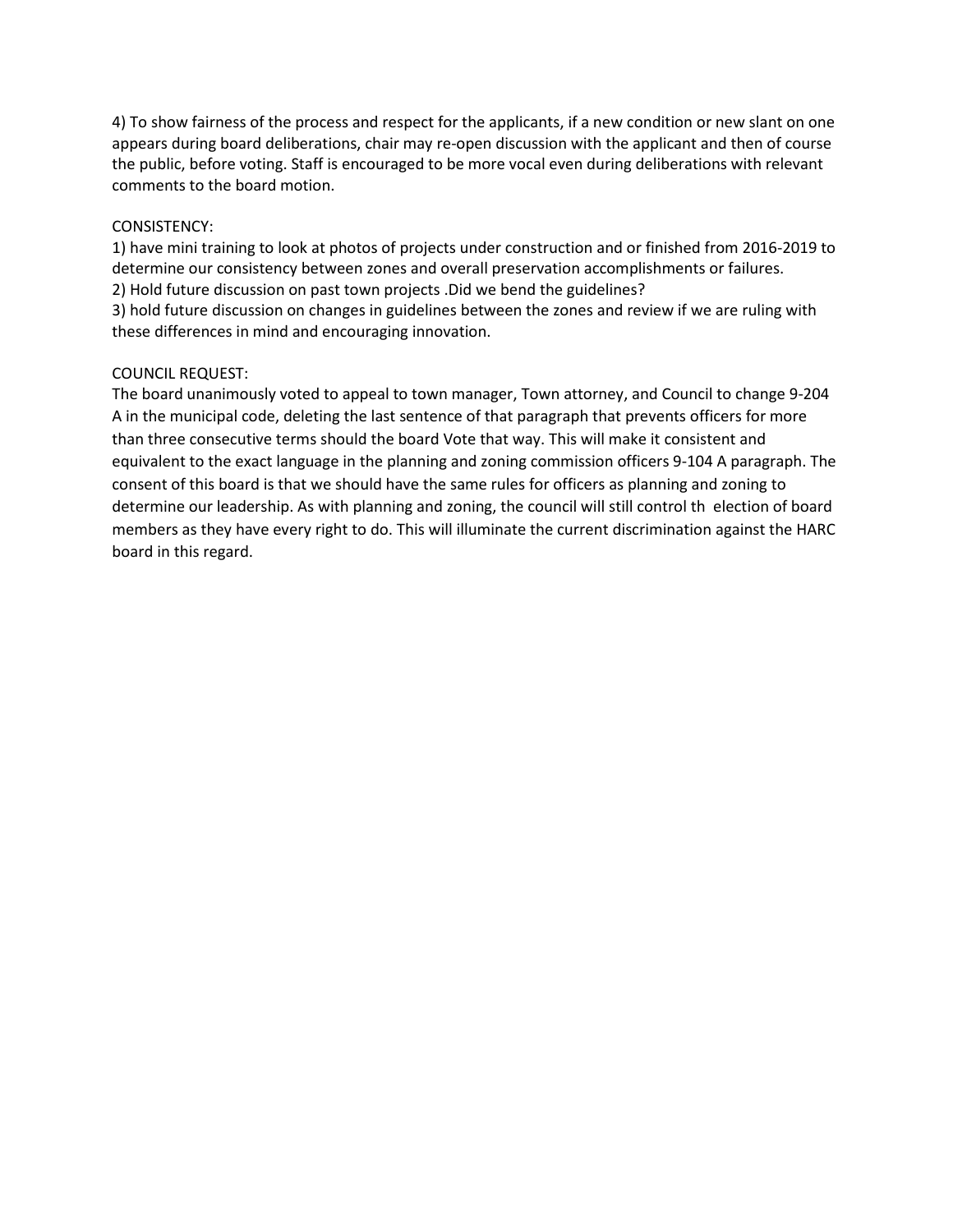# **Notes from the HARC Retreat January 19, 2018** *Updated at February 12, 2019 Retreat*

- Professionalism
- Staff preparedness
- Passion for preservation
- Dedication
- Openness / willingness to listen
- Thoughtfulness of board & staff
- Variety of perspectives
- Staff interaction with public
- <del>Dedicated</del> commitment
- Straw polls to determine where members are

# **STRENGTHS WEAKNESSES**

- Emotion
- Political will in process
- When staff / board are unprepared
- Process re: board deliberations & letting applicant respond
- Intimidating situation
- Anything after 10 p.m.
- Inherent inefficiency in process
- Lack of feedback to board members re: how they are doing
- Hangover of "bad" reputation
- Applicants not being thorough in submittal
- Applicants asking for more than needed / expected
- Don't always clarify what other members want (in motions)
- Public perception that application will be picked apart